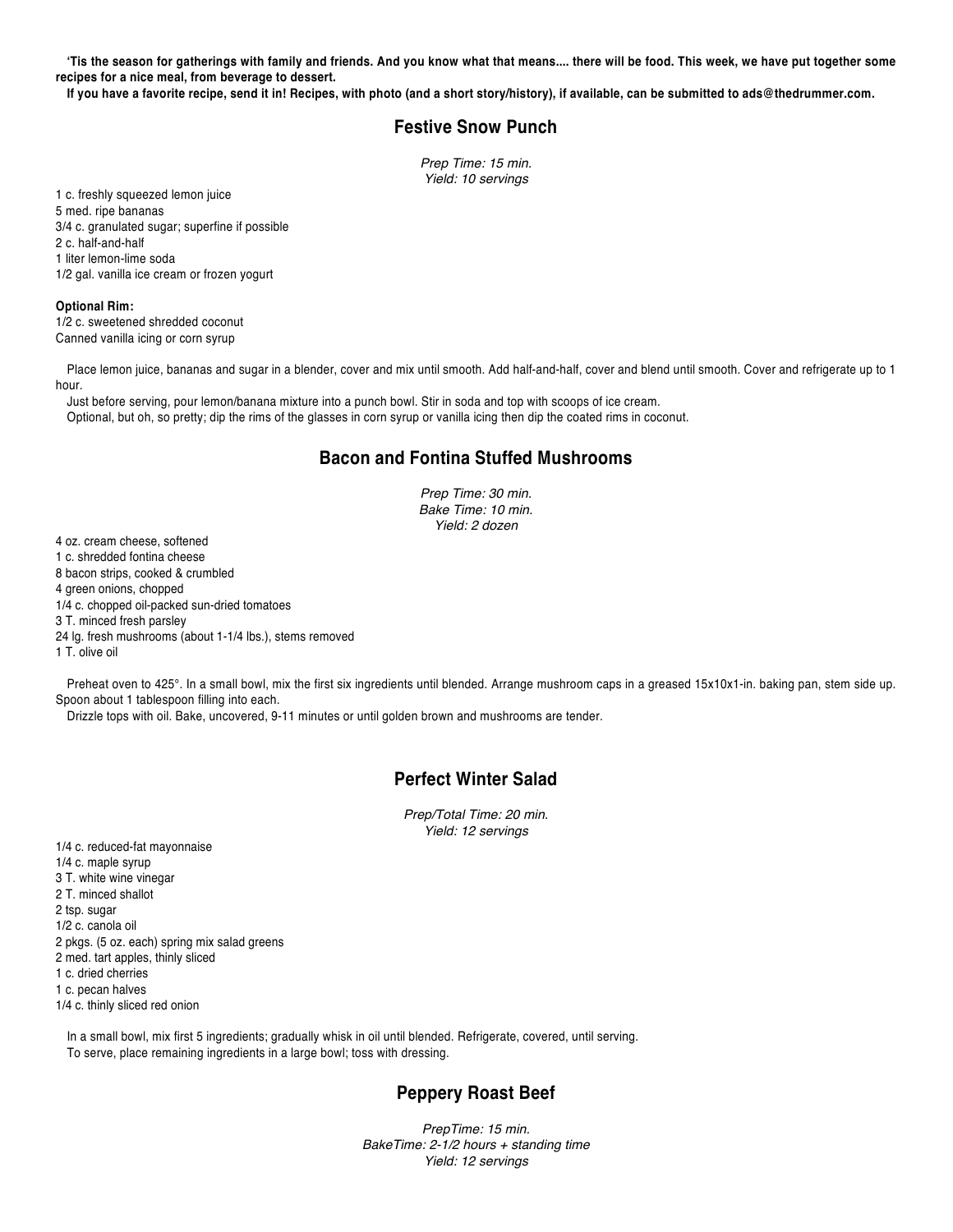1 T. olive oil 1 T. seasoned pepper 2 garlic cloves, minced 1/2 tsp. dried thyme 1/4 tsp. salt 1 boneless beef eye round or top round roast (4 to 5 lbs.)

#### **Horseradish Sauce:**

1 c. sour cream 2 T. lemon juice 2 T. milk 2 T. prepared horseradish 1 T. Dijon mustard 1/4 tsp. salt 1/8 tsp. pepper

Preheat oven to 325°. In a small bowl, combine the oil, seasoned pepper, garlic, thyme and salt; rub over roast. Place fat side up on a rack in a shallow roasting pan.

Bake, uncovered, 2-1/2 to 3 hours or until meat reaches desired doneness (for medium-rare, a thermometer should read 135°; medium, 140°; medium-well, 145°). Let stand for 10 minutes before slicing.

In a small bowl, combine the sauce ingredients. Serve with roast.

## **Toasted Spiced Ham Drizzled in Honey**

*Level: Intermediate Total: 1 hr 35 min Prep: 20 min Inactive: 15 min Cook: 1 hr Yield: 6 to 8 servings*

1 boneless country ham

- 2 c. honey, for glazing ham
- 2 T. Toasted Spice Rub, recipe follows
- 1 T. thyme, chopped fine
- 6 celery stalks

#### **Toasted Spice Rub:**

1/4 c. fennel seeds 1 T. coriander seeds 1 T. peppercorns 1-1/2 tsp. red pepper flakes 1/4 c. (1 oz.) sweet chili powder 2 T. kosher salt 2 T. ground cinnamon

Preheat oven to 425 degrees F.

Place ham on an open brown paper bag for easy clean up. With the tip of a paring knife carefully score a 1-inch grid pattern around the outside of the ham. Brush the entire surface of the meat on all sides with some of the honey.

Season the entire surface of the meat on all sides with the toasted spice rub and thyme. Add about a half cup of water to the base of the roaster. Place ham on several celery sticks in the roasting pan.

Cook for 1 hour. Every 15 minutes, baste ham with juices that collect in the base of the roaster and the honey. Let rest for 15 minutes before carving as desired. **Toasted Spice Rub:** Toast the fennel seeds, coriander seeds, and peppercorns in a small, heavy pan over medium heat. (Toasting freshens spices, releases their oils, and makes them more fragrant, as well as adding a new dimension of flavor.) When the fennel turns light brown, work quickly. Turn on the exhaust fan; add the red pepper flakes, and toss, toss, toss, always under the fan. Immediately turn the spice mixture out onto a plate to cool. Put in a blender with the sweet chili powder, salt, and cinnamon and blend until the spices are evenly ground.

If you have a small spice mill blender or a coffee grinder dedicated to grinding spices, grind only the fennel, coriander, pepper, and chili flakes. Pour into a bowl and toss with the remaining ingredients. Keep the spice mix in a glass jar in a cool, dry place, or freeze. Yield: 1 cup

### **Twice-Baked Cheddar Potato Casserole**

*Prep Time: 70 min. Bake Time: 15 min. Yield: 12 servings* 

8 med. baking potatoes (about 8 oz. each) 1/2 c. butter, cubed 2/3 c. sour cream 2/3 c. 2% milk 1 tsp. salt 3/4 tsp. pepper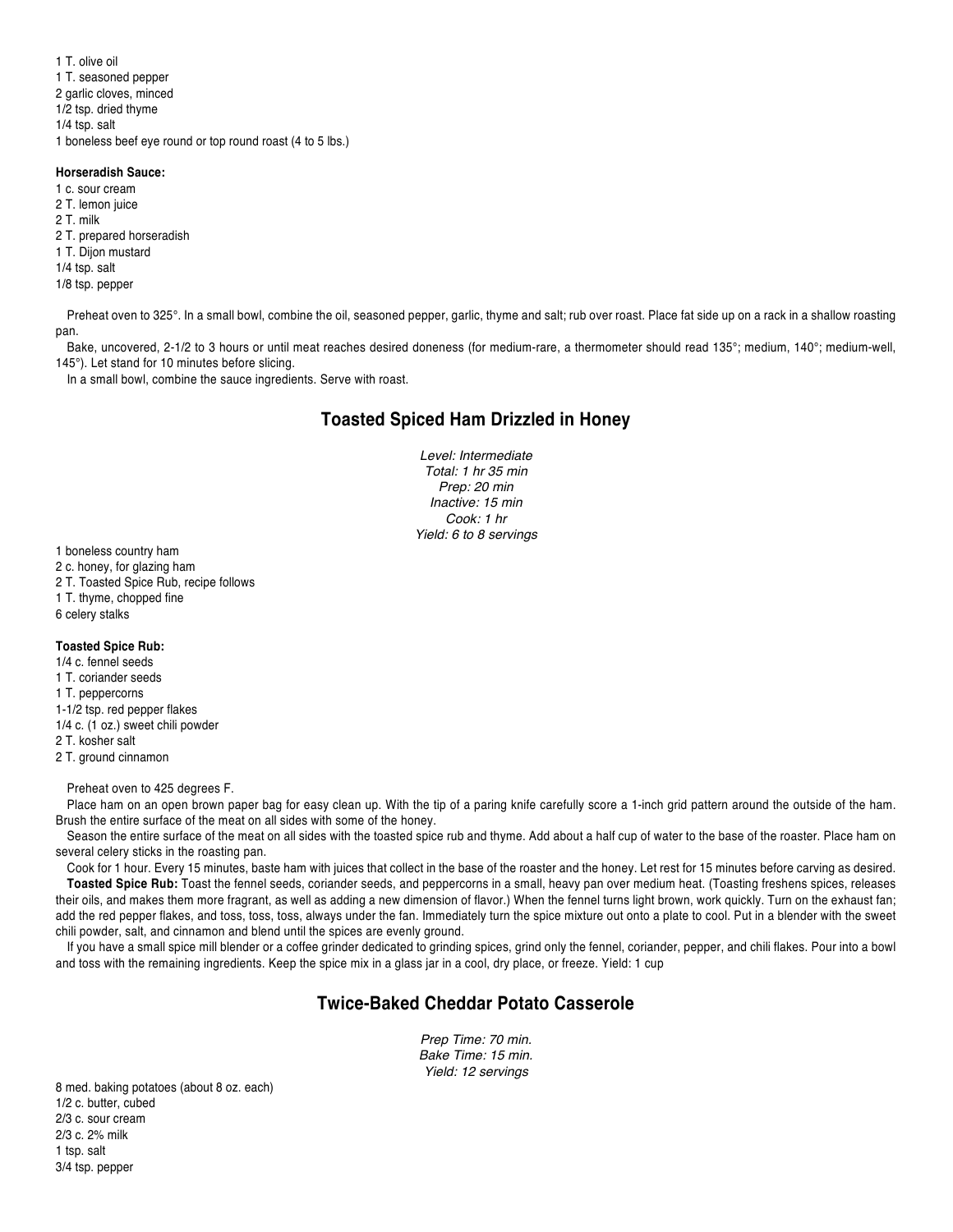10 bacon strips, cooked & crumbled, divided

2 c. shredded cheddar cheese, divided

4 green onions, chopped, divided

Preheat oven to 425°. Scrub potatoes; pierce several times with a fork. Bake until tender, 45-60 minutes. Remove from oven; reduce oven setting to 350°. When potatoes are cool enough to handle, cut each potato lengthwise in half. Scoop out pulp and place in a large bowl; discard shells. Mash pulp with butter; stir in sour cream, milk, salt and pepper.

Reserve 1/4 cup crumbled bacon for topping. Gently fold remaining bacon, 1 cup cheese and half the green onions into potato mixture (do not overmix). Transfer to a greased 11x7-in. baking dish. Top with the remaining cheese and green onions; sprinkle with reserved bacon. Bake until heated through and cheese is melted, 15-20 minutes.

# **Green Bean Bundles**

*Prep/Total Time: 25 min. Yield: 8 servings* 

1 lb. fresh green beans, trimmed

8 bacon strips, partially cooked

1 T. finely chopped onion

3 T. butter

1 T. white wine vinegar

1 T. sugar

1/4 tsp. salt

Cook the beans until crisp-tender. Wrap about 10 beans in each bacon strip; secure with a toothpick. Place on a foil-covered baking sheet. Bake at 400° until bacon is done, 10-15 minutes.

In a skillet, saute onion in butter until tender. Add vinegar, sugar and salt; heat through. Remove bundles to a serving bowl or platter; pour sauce over and serve immediately.

## **Thyme-Roasted Carrots**

*Prep/Total Time: 30 min. Yield: about 12 servings (2 carrot halves each)* 

3 lbs. med. carrots, halved lengthwise

2 T. minced fresh thyme or 2 tsp. dried thyme

2 T. canola oil

1 T. honey

1 tsp. salt

Preheat oven to 400°. Divide carrots between 2 greased 15x10x1-in. baking pans. In a small bowl, mix thyme, oil, honey and salt; brush over carrots. Roast 20-25 minutes or until tender.

# **Christmas Reindeer Brownies**

*Level: Easy Total: 2 hr 50 min (includes cooling time) Active: 1 hr 10 min Yield: 16 brownies* 

1 c. (2 sticks) unsalted butter, melted & cooled, plus more for greasing the pans

1-1/2 c. sugar

1 tsp. vanilla extract

3 lg. eggs

1 c. all-purpose flour (see Cook's Note)

1/2 c. unsweetened cocoa powder

1 tsp. fine salt

1/2 tsp. baking powder

2 c. regular semisweet chocolate chips (about 12 oz.)

16 sm. chocolate-flavored candy chews, such as Tootsie Rolls

16 red or brown candy-coated chocolates, such as M&M's

16 mini vanilla wafer cookies

16 mini marshmallows

32 mini semisweet chocolate chips (about 1 tsp.)

32 mini peppermint candy canes (about 2-1/2 inches long)

**Special equipment:** two 8-inch round cake pans

Preheat the oven to 350 degrees F. Butter the bottom and sides of two 8-inch round cake pans. Cut two 8-inch circles out of parchment paper and line the bottoms of the cake pans with the parchment.